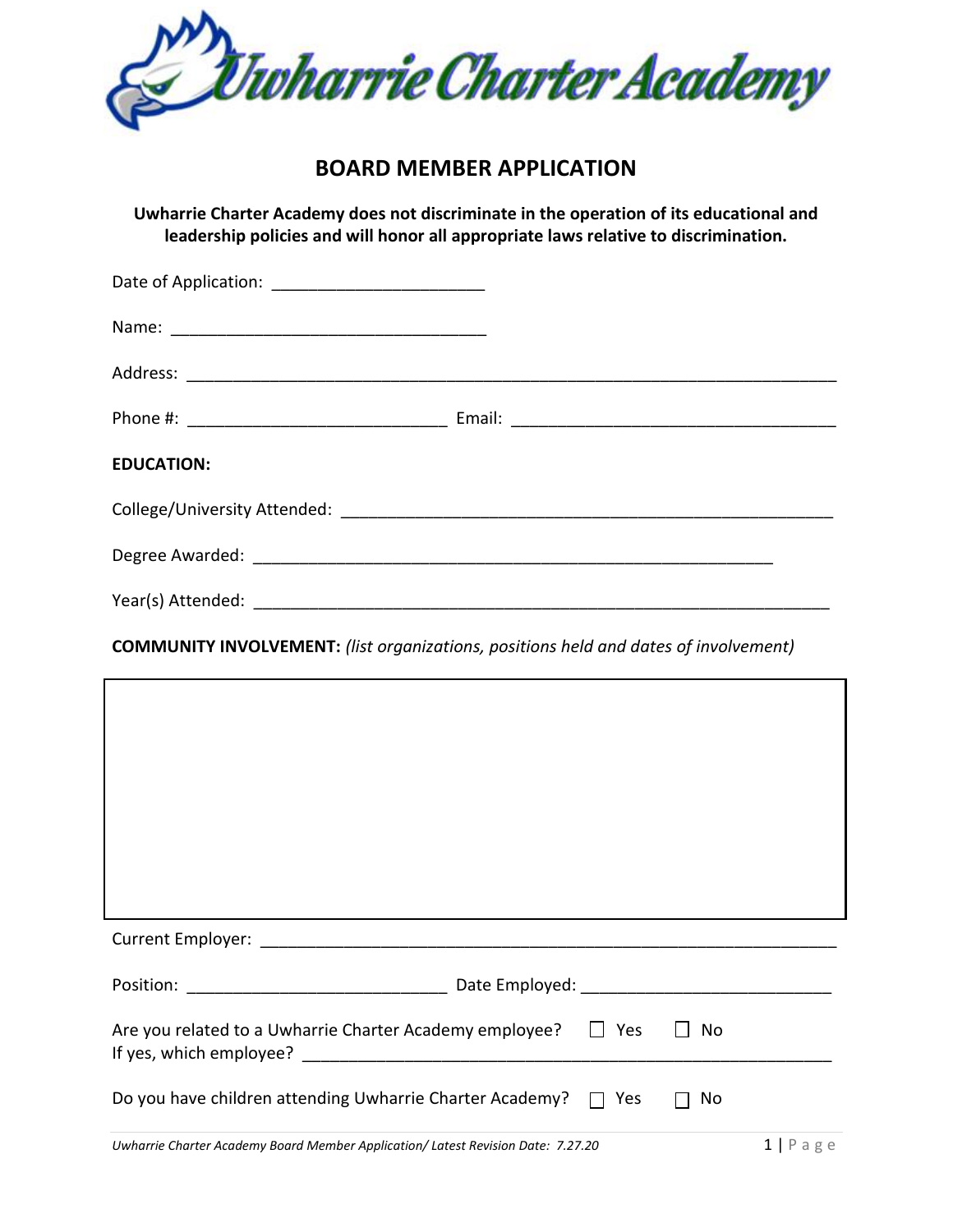Name(s) and grade(s): \_\_\_\_\_\_\_\_\_\_\_\_\_\_\_\_\_\_\_\_\_\_\_\_\_\_\_\_\_\_\_\_\_\_\_\_\_\_\_\_\_\_\_\_\_\_\_\_\_\_\_\_\_\_\_\_\_\_\_

| Do you own or have an interest in a company with which Uwharrie Charter Academy does |  |  |  |  |  |
|--------------------------------------------------------------------------------------|--|--|--|--|--|
| business? $\Box$ Yes $\Box$ No                                                       |  |  |  |  |  |

If yes, what is the name of the business? \_\_\_\_\_\_\_\_\_\_\_\_\_\_\_\_\_\_\_\_\_\_\_\_\_\_\_\_\_\_\_\_\_\_\_\_\_\_\_\_\_\_\_\_

### What makes you want to be part of the Uwharrie Charter Academy Board? *(attach additional pages if needed)*

#### **BACKGROUND:**

| Have you ever been convicted of a crime (other than a minor traffic offense)? $\Box$ Yes $\Box$ No |  |
|----------------------------------------------------------------------------------------------------|--|
|----------------------------------------------------------------------------------------------------|--|

\_\_\_\_\_\_\_\_\_\_\_\_\_\_\_\_\_\_\_\_\_\_\_\_\_\_\_\_\_\_\_\_\_\_\_\_\_\_\_\_\_\_\_\_\_\_\_\_\_\_\_\_\_\_\_\_\_\_\_\_\_\_\_\_\_\_\_\_\_\_\_\_\_\_\_\_\_\_

If yes, please explain:  $\blacksquare$ 

**REFERENCES:** *(list only work or community involvement character references, no family members)*

List two references whom we may contact.

| Name | Position | Telephone # |
|------|----------|-------------|
|      |          |             |
|      |          |             |

Please review Board Position Description found under the Board section of the UCA website before submitting this application. You may submit this application via the website or by delivering a printed copy to the UCA Central Office before the annual deadline. All Board